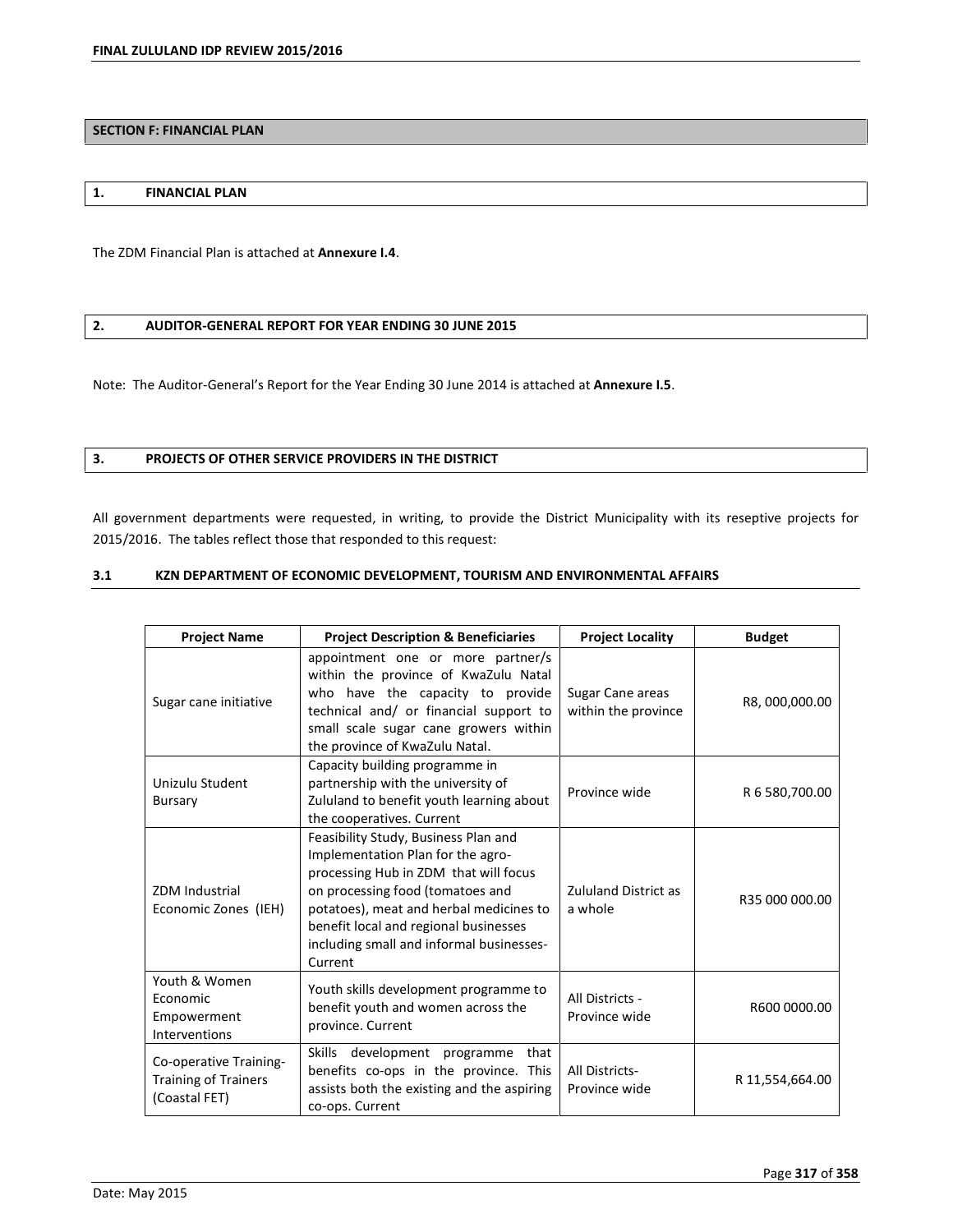| <b>Project Name</b>                                                                                                    | <b>Project Description &amp; Beneficiaries</b>                                                                                                                                                                    | <b>Project Locality</b> | <b>Budget</b>   |
|------------------------------------------------------------------------------------------------------------------------|-------------------------------------------------------------------------------------------------------------------------------------------------------------------------------------------------------------------|-------------------------|-----------------|
| <b>SMME Training &amp;</b><br><b>Capacity Building</b>                                                                 | Skills development programme done by<br>the specialist in the field to benefit small<br>businesses. Current                                                                                                       | Province wide           | R 3,000,000.00  |
| <b>District Municipality</b><br>Investment and<br><b>Promotion Facilitation</b><br><b>Strategies</b><br>Implementation | Implementation of the strategy and<br>implementation<br>plan to assist the<br>municipality<br>to<br>attract<br>inward<br>investment for the existing investment<br>opportunities. Current                         | Province wide           | R 1,500,000.00  |
| Provincial Informal<br><b>Businesses Database</b><br>Development and<br>Archiving,                                     | The development of the data base for<br>the informal businesses in the districts<br>together with the informal economy<br>registration process. Current                                                           | Province wide           | R 600,000.00    |
| <b>Provincial RIA</b><br>Legislation                                                                                   | Development of the Legislation . Current                                                                                                                                                                          | Province wide           | R456,000.00     |
| Development of<br>Regulations for the<br><b>Provincial Business Act</b>                                                | Regulations for the Reviewed Business<br>Act to benefit municipalities<br>and<br>businesses. Current                                                                                                              | Province wide           | R 500,000.00    |
| <b>UKZN Post-graduate</b><br>Diploma and Masters<br>Programme (capacity<br>building                                    | Capacity<br>building<br>programme<br>in<br>partnership with the university of KZN to<br>benefit<br>stakeholders<br><b>LED</b><br>in<br>the<br>province(LED practitioners, civil society<br>and business). Current | Province wide           | R3, 298, 889.00 |
| Tourism Graduate<br>Development<br>Programme<br>(Unemployed<br>Graduate Programme)                                     | Skills development project that also<br>tourism<br>graduates<br>places<br>in<br>Municipalities.<br>This<br>benefits<br>the<br>unemployed tourism youth that has a<br>tourism qualification. Current               | Province wide           | R 2,500,000.00  |
| Tourism Mentorship<br>Programme                                                                                        | A mentorship programme for existing<br>tourism small businesses. Current                                                                                                                                          | Province wide           | R 1,000,000.00  |
| <b>KZN SMME Master-</b><br>plan                                                                                        | Develop a KZN SMME Master-plan to<br>mange the development of SMME's in<br><b>KZN</b>                                                                                                                             | Province wide           | R1,000,000.00   |
| <b>Business Incubator</b><br>Centers & Access to<br>Markets                                                            | Develop strategic incubator centers in<br>the province to capacitate SMME's and<br>improve access to markets                                                                                                      | Province wide           | R 4,000,000.00  |
| Integrated Statistical<br>Database                                                                                     | Database Development project. Current                                                                                                                                                                             | Province wide           | R 4,000,000.00  |
| Specialized Capacity<br>Building for Provincial and<br>District Informal Economy<br><b>Members</b>                     | building for informal economy<br>Capacity<br>members                                                                                                                                                              | Province Wide           | R500,000.00     |
| Outreach programmes                                                                                                    | Information<br>consultation<br>sharing<br>and<br>sessions                                                                                                                                                         | Province wide           |                 |
| Special events                                                                                                         | events to share information and possibly<br>unlock economic development opportunities                                                                                                                             | Province wide           |                 |
|                                                                                                                        |                                                                                                                                                                                                                   |                         |                 |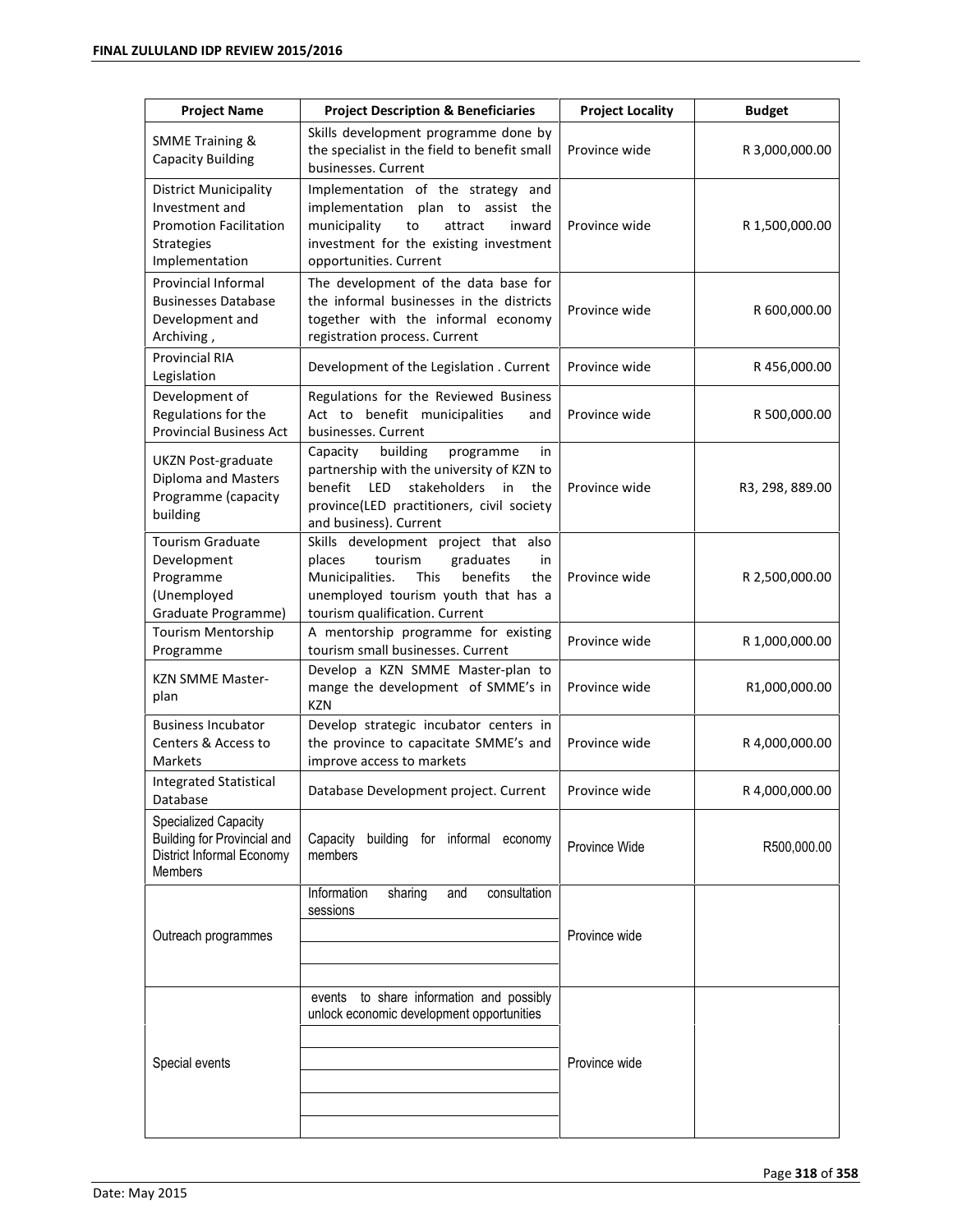# **3.2 KZN DEPARTMENT OF TRANSPORT**

| Local<br><b>Municipality</b><br><b>Name</b> | <b>Objective (Filter)</b>         | Project name                                               | <b>Start Km</b>  | End Km          | 2015/2016 Budget       |
|---------------------------------------------|-----------------------------------|------------------------------------------------------------|------------------|-----------------|------------------------|
| Abaqulusi                                   |                                   | Upgrading of main road P258                                |                  |                 |                        |
| Municipality                                | <b>Upgrading Roads</b>            | (KM 0 - KM 8.3)                                            | 0                | 8.3             | 74,850,000             |
|                                             |                                   | Plant Hire (km 13 - km 16)                                 | 13               | 16              | 10,000,000             |
|                                             |                                   | Upgrading of main road P258<br>(KM 13 - KM 20)             | 13               | 20              | 35,000,000             |
|                                             | <b>UPGRADING</b>                  |                                                            | 0                |                 |                        |
|                                             | <b>ROADS</b>                      | Design and Supervision Fees<br>MONDLO: MCOZI ROAD          | $\mathbf 0$      | 10.327<br>1.817 | 9,221,800<br>6,370,000 |
|                                             |                                   | MONDLO: DUMA ROAD                                          | $\mathbf 0$      | 1.087           | 8,175,000              |
|                                             |                                   | MONDLO: EMONDLO ROAD                                       | $\pmb{0}$        | 2.627           |                        |
|                                             |                                   | MONDLO: KHONDLO CC & CM                                    |                  |                 | 9,205,000              |
|                                             |                                   | <b>ROADS</b>                                               | 0                | 0.591           | 2,545,000              |
|                                             |                                   | MONDLO: KWABALELE ROAD                                     | $\pmb{0}$        | 1.171           | 8,775,000              |
|                                             |                                   | MONDLO: MATSHO TSHOMBA                                     |                  |                 |                        |
|                                             |                                   | <b>ROAD</b><br><b>MONDLO: MKOTLENI ROAD</b>                | 0<br>0           | 2.155<br>0.879  | 16,200,000             |
|                                             |                                   | ZNB2800                                                    |                  |                 | 6,600,000              |
|                                             | <b>VEHICLE BRIDGE</b>             |                                                            | 0<br>$\mathbf 0$ | 10.327<br>0     | 8,000,000              |
|                                             |                                   | Design and Supervision Fees<br><b>VUMANKALA - ST PAULS</b> |                  |                 | 2,340,000              |
|                                             |                                   | CAUSEWAY                                                   | $\pmb{0}$        | 0               | 13,000,000             |
|                                             | (blank)                           | Supervision (KM 0 - KM 8.3)                                | $\mathbf 0$      | 8.3             | 8,177,996              |
| <b>Abaqulusi Municipality Total</b>         |                                   |                                                            |                  | 218,459,796     |                        |
| eDumbe<br>Municipality                      | <b>NEW BRIDGES</b>                | Mbhudula Roads                                             | 2,00             | 2,100           | 4,500,000              |
|                                             | <b>NEW GRAVEL</b><br><b>ROADS</b> | Mbhudula Roads                                             | 0                | 5               | 810,000                |
|                                             |                                   | Mbhudula Roads                                             | 0                | 5,5             | 3,750,000              |
|                                             |                                   | Mbhudula Roads                                             | 0                | 5               | 500,000                |
|                                             |                                   |                                                            |                  | 5,5             | 400,000                |
|                                             |                                   |                                                            | 16.33            | 21              | 3,050,000              |
|                                             |                                   |                                                            | 17.07            | 23,1            | 400,000                |
|                                             |                                   | Mbhudula Roads                                             | 0                | 5               | 90,000                 |
|                                             |                                   | Mbhudula Roads                                             |                  |                 | 4,400,000              |
|                                             |                                   | Mbhudula Roads                                             | 18,10            | 19,10           | 9,250,000              |
|                                             | <b>UPGRADING</b><br><b>ROADS</b>  | P303: D351 TEMPORARY<br>DEVIATION ROUTE                    | 0                | 10.5            | 4,000,000              |
|                                             |                                   | D1880                                                      | $\mathbf 0$      | 5               | 42,000,000             |
|                                             |                                   | Design and Supervision Fees                                | 5.74             | 10.74           | 8,820,000              |
|                                             |                                   | P303                                                       | 5.375            | 10.12           | 35,000,000             |
|                                             |                                   | P738                                                       | 10.74            | 15.74           | 63,000,000             |
|                                             | <b>VEHICLE BRIDGE</b>             | Design and Supervision Fees                                | 0                | 0               | 954,000                |
|                                             |                                   |                                                            | $\pmb{0}$        | 15.7            | 918,000                |
|                                             |                                   | P738 VEHICLE BRIDGE                                        | 0                | 0               | 5,300,000              |
|                                             |                                   | STC 3890 P738 VEHICLE BRIDGE &                             |                  |                 |                        |
|                                             |                                   | P738 BETT & REGRAV                                         | 0                | 15.7            | 5,100,000              |

Page **319** of **358**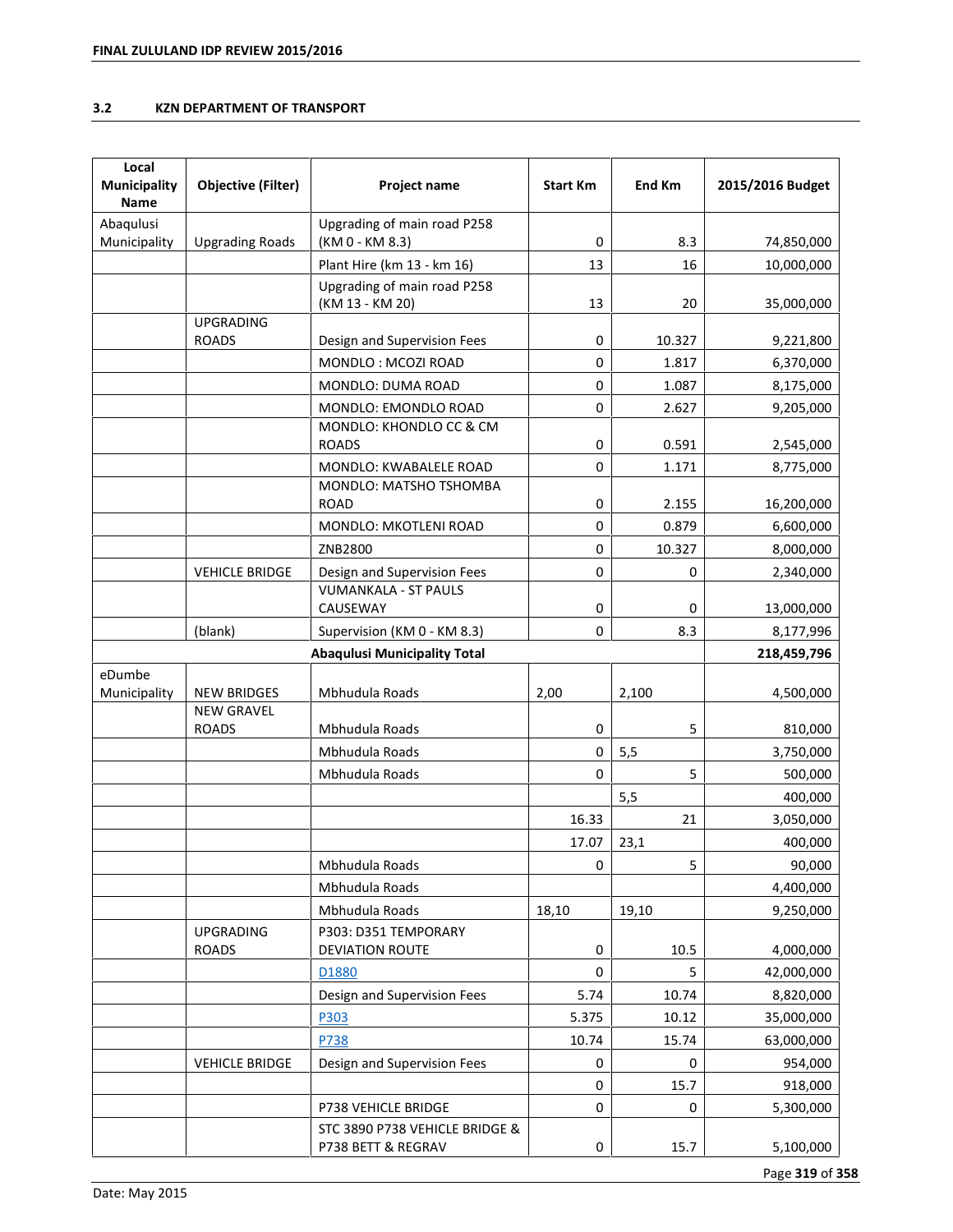| Local<br>Municipality<br>Name     | <b>Objective (Filter)</b>           | Project name                                          | <b>Start Km</b> | End Km         | 2015/2016 Budget |
|-----------------------------------|-------------------------------------|-------------------------------------------------------|-----------------|----------------|------------------|
| eDumbe Municipality Total         |                                     |                                                       |                 |                | 192,242,000      |
| Nongoma                           |                                     | Sikwebezi river Bridge No.3338 at                     |                 |                |                  |
| Municipality                      | <b>NEW BRIDGES</b>                  | eNsongweni                                            | 1               | 1              | 710,000          |
|                                   |                                     | 3429 VUNA RIVER BRIDGE                                | 0.2             | 0.9            | 8,000,000        |
|                                   |                                     | 3524 P736 MAHAMBUMA RIVER                             |                 |                |                  |
|                                   |                                     | <b>BRIDGE</b><br>3525 P736 MPENJANE RIVER             | 18.4            | 18.4           | 5,000,000        |
|                                   |                                     | <b>BRIDGE</b>                                         | 17.85           | 17.85          | 7,000,000        |
|                                   |                                     | 3526 P736 PHETHU RIVER                                |                 |                |                  |
|                                   |                                     | <b>BRIDGE</b>                                         | 17.34           | 17.34          | 2,000,000        |
|                                   |                                     | 3527 KWASITHOLANE RIVER                               |                 |                |                  |
|                                   |                                     | <b>BRIDGE</b>                                         | 15.57           | 15.57          | 2,000,000        |
|                                   | <b>NEW</b><br><b>INFRASTRUCTURE</b> | STC3922 - 2/2.1m x 2.1m Box<br>Culvert on P487 (Armco |                 |                |                  |
|                                   | <b>OTHER</b>                        | Replacement)                                          | 19.2            | 19.2           | 20,000,000       |
|                                   | <b>UPGRADING</b>                    |                                                       |                 |                |                  |
|                                   | <b>ROADS</b>                        | <b>Upgrading of Main Road P52-3</b>                   | 12.5            | 15             | 175,000          |
|                                   |                                     |                                                       | 15              | 18.7           | 175,000          |
|                                   |                                     |                                                       | 12.5            | 18.7           | 30,000           |
|                                   |                                     |                                                       | 12.5            | 18.7           | 20,000           |
|                                   |                                     | Upgrading of Main Road P52-3                          | 9               | 15             | 150,000          |
|                                   |                                     |                                                       | 15              | 18.7           | 150,000          |
|                                   |                                     |                                                       |                 |                |                  |
|                                   |                                     | Upgrading of Main Road P52-3                          | 18.7            | 27.7           | 58,000,000       |
|                                   |                                     | Upgrading of Main Road P52-3                          | 10              | 10.4           | 620,000          |
|                                   |                                     |                                                       | 10.4            | 10.8           | 610,000          |
|                                   |                                     |                                                       | 10.8            | 11.2           | 610,000          |
|                                   |                                     |                                                       | 11.2            | 11.6           | 610,000          |
|                                   |                                     |                                                       | 11.6            | 12.1           | 610,000          |
|                                   |                                     |                                                       | 12.1            | 12.7           | 1,878,900        |
|                                   |                                     |                                                       | 12.7            | 13.2           | 1,759,550        |
|                                   |                                     |                                                       | 13.2            | 14             | 1,761,250        |
|                                   |                                     |                                                       | 14              | 15             | 1,704,150        |
|                                   |                                     |                                                       | 15              | 16             | 1,962,310        |
|                                   |                                     |                                                       | 16              | 17             | 1,711,400        |
|                                   |                                     |                                                       | 17              | 18             | 1,705,810        |
|                                   |                                     |                                                       | 18              | 18.7           | 1,885,960        |
|                                   |                                     |                                                       | 0               | $\overline{2}$ | 2,000,000        |
|                                   |                                     |                                                       | $\overline{2}$  | 4              | 2,000,000        |
|                                   |                                     |                                                       |                 |                |                  |
|                                   |                                     |                                                       | $\overline{4}$  | 4.5            | 650,000          |
|                                   |                                     |                                                       | 4.5             | 5              | 650,000          |
|                                   |                                     |                                                       | 9.5             | 10             | 650,000          |
|                                   |                                     | Upgrading of Main Road P52-3                          | 0               | 27.2           | 6,950,000        |
|                                   |                                     | P234                                                  | 11.73           | 16.73          | 50,000,000       |
| <b>Nongoma Municipality Total</b> |                                     |                                                       |                 | 183,739,330    |                  |
| Ulundi                            |                                     | 3428 MAPHOPHOMA RIVER                                 |                 |                |                  |
| Municipality                      | <b>NEW BRIDGES</b>                  | <b>BRIDGE</b>                                         | 6               | 6              | 4,000,000        |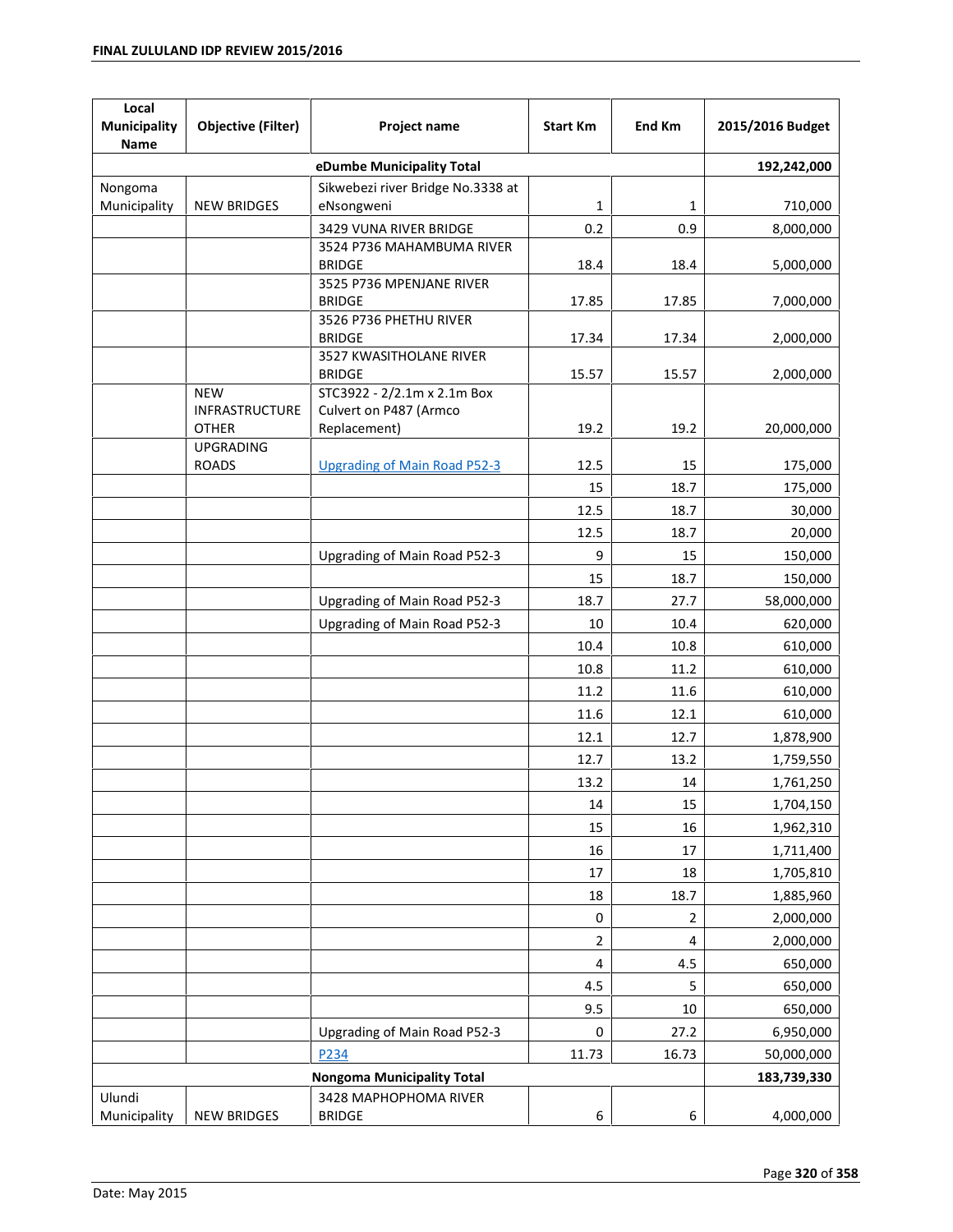| Local<br><b>Municipality</b><br><b>Name</b> | <b>Objective (Filter)</b> | Project name                               | <b>Start Km</b> | <b>End Km</b> | 2015/2016 Budget |
|---------------------------------------------|---------------------------|--------------------------------------------|-----------------|---------------|------------------|
|                                             |                           | 3597 - White Umfolozi River                |                 |               |                  |
|                                             |                           | Bridge on New Road                         | $\Omega$        | 4.5           | 4,000,000        |
|                                             | <b>NEW CAUSEWAY</b>       | 3444 L860 KWANOVOKO RIVER<br><b>BRIDGE</b> | 1.45            | 1.45          | 2,000,000        |
|                                             | <b>NEW</b>                |                                            |                 |               |                  |
|                                             | INFRASTRUCTURE            | 3886 MABEDLANA PORTAL                      |                 |               |                  |
|                                             | <b>OTHER</b>              | <b>CULVERT STRUCTURE</b>                   | 0               | 0.9           | 6,000,000        |
|                                             | <b>NEW PEDESTRIAN</b>     | 3367 MBILANE RIVER                         |                 |               |                  |
|                                             | <b>BRIDGES</b>            | PEDESTRIAN BRIDGE                          | N/a             | N/a           | 3,000,000        |
|                                             |                           | Design and Supervision Fees                | $\Omega$        | 5.5           | 8,250,000        |
|                                             |                           |                                            | 0               | 10.327        | 4,200,000        |
|                                             |                           | L1063                                      | $\mathbf 0$     | 5.5           | 55,000,000       |
|                                             |                           | <b>ULUNDI ROADS</b>                        | $\mathbf 0$     | 18.87         | 30,000,000       |
|                                             |                           | Construction of Layerworks and             |                 |               |                  |
|                                             |                           | Surfacing on P487                          | 3               | 6             | 34,000,000       |
|                                             |                           | <b>Construction of Sidedrains</b>          | 0               | 6             | 13,000,000       |
|                                             |                           | <b>Construction of Sidewalks</b>           | 0               | 9             | 9,000,000        |
|                                             |                           | <b>Consultants Fees</b>                    | 0               | 9             | 9,150,000        |
|                                             |                           | <b>Installation of Guardrails</b>          | 10              | 29            | 5,000,000        |
|                                             | (blank)                   | D1739                                      | $\overline{2}$  | 3.938         | 1,395,360        |
|                                             |                           | P52-1                                      | $\pmb{0}$       | 25.7          | 28,681,200       |
|                                             |                           | <b>Ulundi Municipality Total</b>           |                 |               | 216,676,560      |
| UPhongolo                                   | <b>UPGRADING</b>          |                                            |                 |               |                  |
| Municipality                                | <b>ROADS</b>              | D1867                                      | $\mathbf 0$     | 6             | 65,000,000       |
|                                             |                           | <b>D1867 LINK</b>                          | 0               | 5             | 50,000,000       |
|                                             |                           | Design and Supervision Fees                | $\mathbf 0$     | 5             | 8,375,000        |
|                                             | (blank)                   | D1931                                      | $\mathbf 0$     | 0.716         | 498,336          |
| <b>UPhongolo Municipality Total</b>         |                           |                                            |                 | 123,873,336   |                  |
| <b>Grand Total</b>                          |                           |                                            |                 |               | 934,991,022      |

### **3.3 TRADE AND INVESTMENT KWAZULU-NATAL**

ï **Abaqulusi Private Hospital**: Project description: This is a 48 bed proposed private hospital in the town of Vryheid, Abaqulusi Local Municipality. The promoters secured a development site with Department of Public Works through a renewable lease agreement of 9 years. Promoters have contributed R12 million. IDC is funding the project. Construction is expected to start in May 2015.

Project Promoters: Dr Thami Mlotshwa

Location: Vryheid

Value: R92m

Jobs - : 158 direct, 255 during construction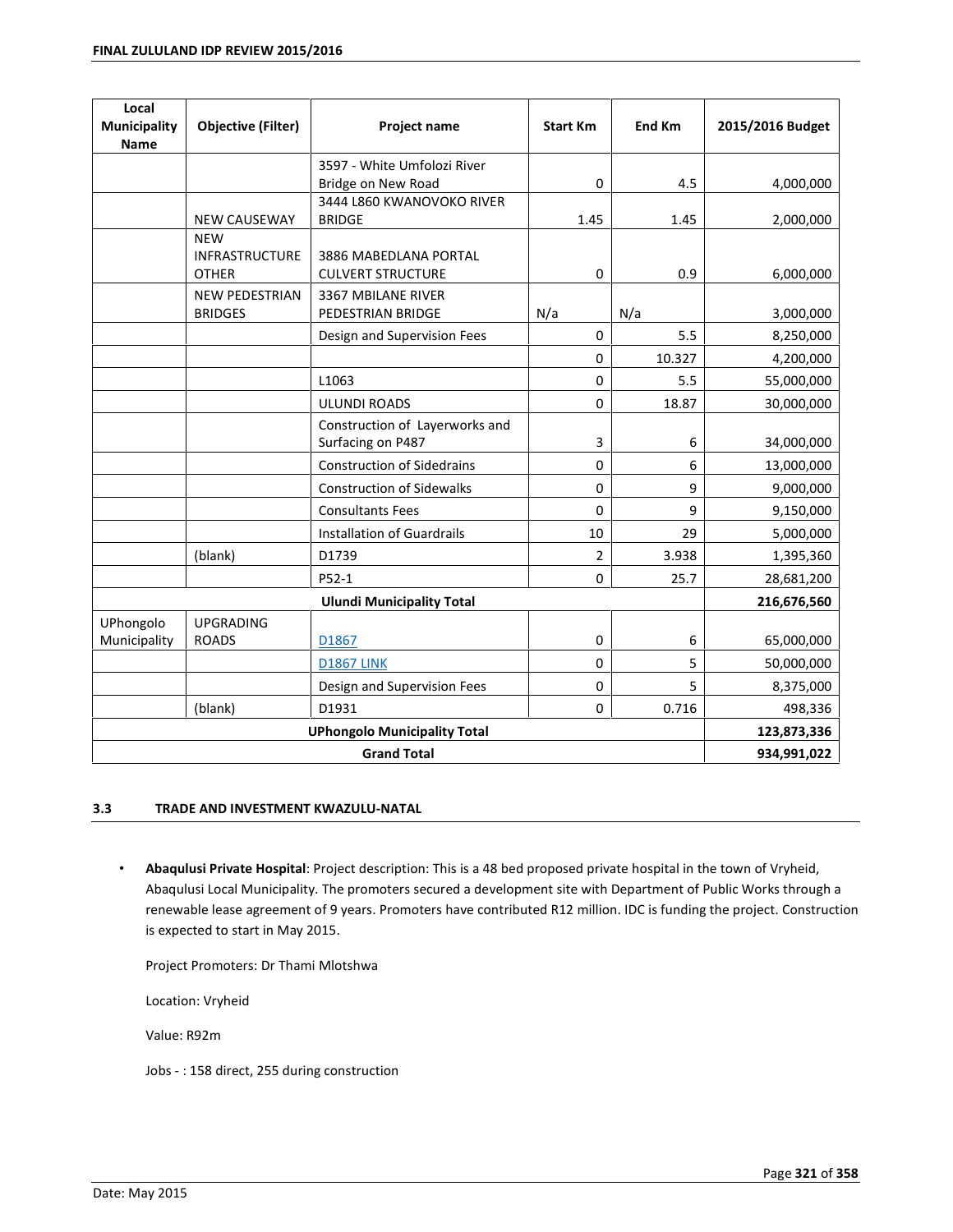- ï **Nongoma Call Centre:** This is still at an early stage of investigation. The King has given blessings of the proposed development. Feasibility study are still underway.
- ï **Ulundi Private Hopsital:** This is a 100 bed licensed development estimated at R210 million. It is located on a 7ha land which is privately owned by Dr. Patel. It is zoned institution and has all bulk services in place. It is expected to create about 150 jobs. The promoter withdrew his request for TIKZN assistance. He indicated that he already has consultants that he is working with, he does not need IKZN's assistance for now.